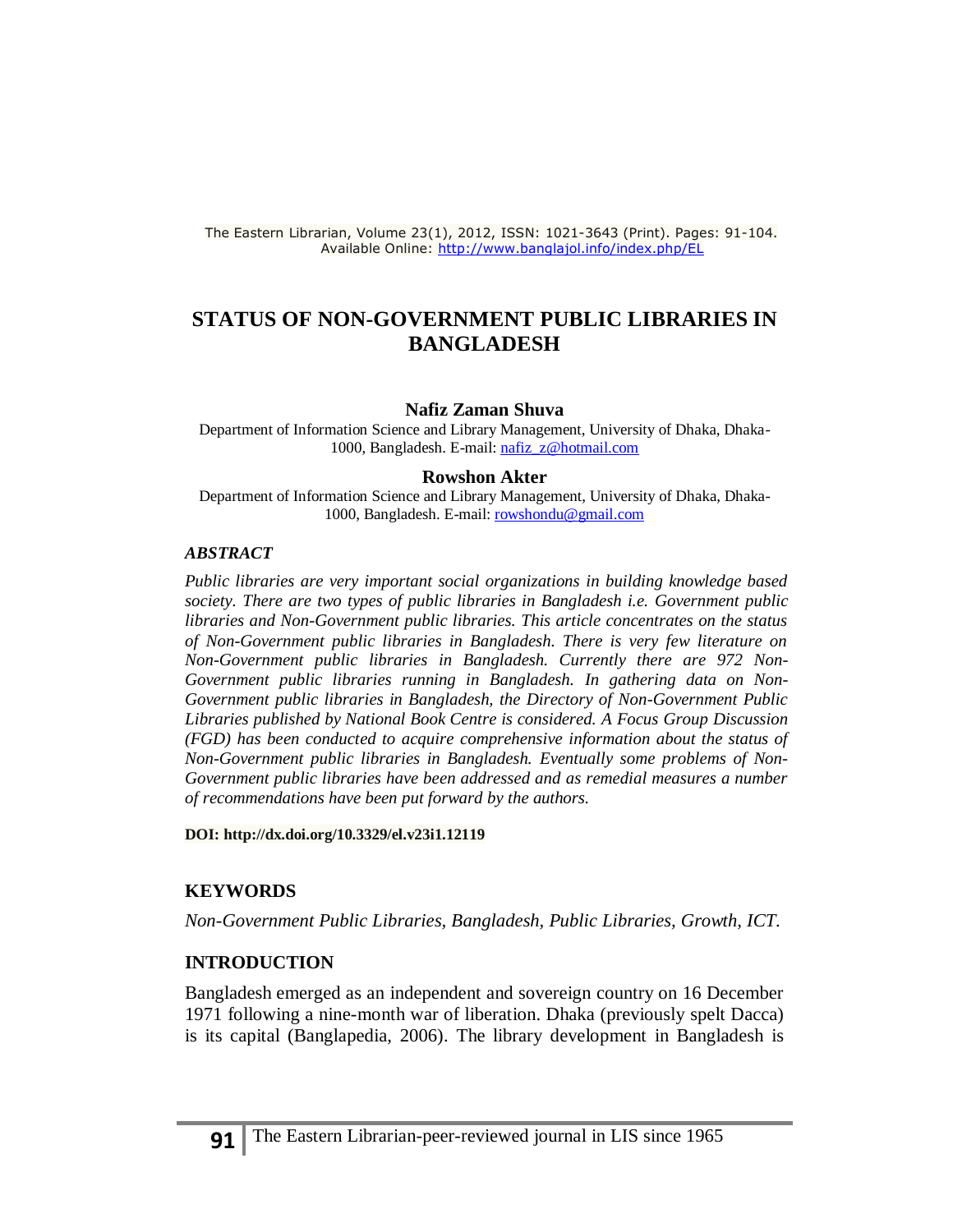closely related with the history of library development in Indian sub-continent. The history of library movement in Indian sub-continent can be traced from the history of ancient Indian libraries furnished by the travel diary of the famous Chinese traveler Fa-Hien, who visited India in 399 AD (Misra, 1979). The British settled and stayed on for nearly two hundred years in Indian subcontinent, initially, for the interest of trading. But, subsequently, they started to establish academic institutions and libraries in a small scale (Kabir, 1987). The Public Library in Calcutta, established in 1835 through private initiatives, is the pioneer of the modern libraries in India (Mannan, 2002). Various researches on library development of Bangladesh shows that before mid 1800's most libraries in Bangladesh were privately owned and their use were limited to certain groups.

The library movement in Bangladesh started with the establishment of four public libraries i.e. Woodburn Public Library, Bogra, Jessore Public Library, Barisal Public Library and Rangpur Public Library in 1854. Subsequently public libraries were established in other district towns and municipals of Bangladesh. Some of these are Raja Rammohan Rai Library, Dhaka (1871), Sirajgonj Public Library (1882), Northbrook Hall Public Library, Dhaka (1882), Rajshahi Public Library ( 1884) , Comilla Birchandra Public Library (1885), Pabna Annada Gobinda public Library (1890), Noakhali Public Library (1896), Khulna Umesh Chandra Public Library (1897), Natore Victoria Public Library (1901) etc. These libraries were run and maintained by private initiatives and without any assistance from government agencies. (Ahmed, 1998, p. 39).

Government initiatives in setting up a countrywide Public Library System started long before the independence of Bangladesh in 1971, but it was too slow. Primarily in implementation of central government sponsored social uplift schemes in the education sector and followed by a report from Mr. L.C. Key ( Library Consultant of the government of Pakistan ) in 1956 three Government public libraries were set up. These are the Central Public Library at Dhaka and two divisional public libraries at Khulna and Chittagong.

The foundation stone of the Central Public Library was laid on February 5, 1954 at the present campus of the Dhaka University Library and its door was opened to the public on March 22, 1958 with a stock of 10040 books. The library was intended to be the main centre of the public library system in the province of East Bengal of the Pakistan.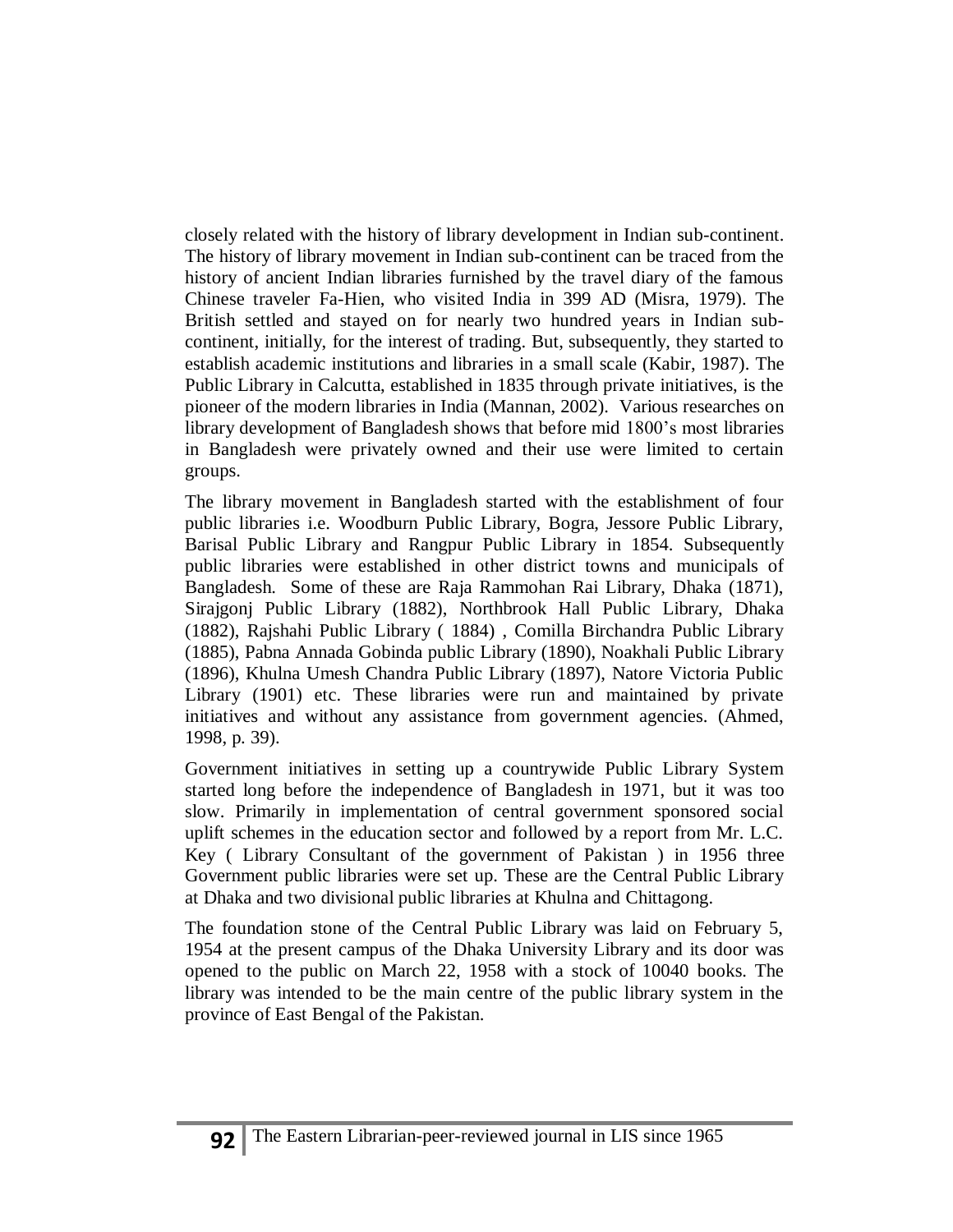As articulated in the literature of public libraries in Bangladesh, nongovernment public libraries are considered not only as the forerunner of public library movement, but also library movement in the country.

# **PRESENT SCENARIO**

In Bangladesh there are mainly two types of public libraries from the administrative and management point of view, viz. Government and Non-Government Public Libraries (Ahmad 1994, p. 53). Non-government public library movement started with the establishment of four public libraries in the year 1854 whereas, government public libraries started their journey with the opening of Bangladesh Central Public Library in 1958. However, the real number of public libraries and situation of government and non-government public libraries in Bangladesh is frustrating as compared to the population of the country. Bangladesh is one of the most densely populated countries in the world and the people have diversified education and information needs to be served by the public libraries. But the public libraries in Bangladesh being nonprofit organizations get less favour by the government and affluent people as well. The numbers of Public Libraries are given below:

# **Government Public Libraries**

The government public libraries in Bangladesh are run by the Department of Public Library under the Ministry of Cultural Affairs. Since the establishment of the central public library in 1958 the total numbers of government public libraries are as below:

| Sl. No. | Library                           | <b>Number</b> |
|---------|-----------------------------------|---------------|
|         | Bangladesh Central Public Library | 01            |
| 2.      | Divisional Central Public Library | 05            |
|         | District Library                  | 58            |
| 4.      | <b>Branch Library</b>             | 04            |
|         | <b>Total</b>                      | 68            |

Table 1: Number of government-run public libraries in Bangladesh

# **Non-government Public Libraries**

The development and maintenance of non-government public libraries in Bangladesh follow no definite principles as there is no authorized body for their monitoring yet. Basically different circumstances given birth of non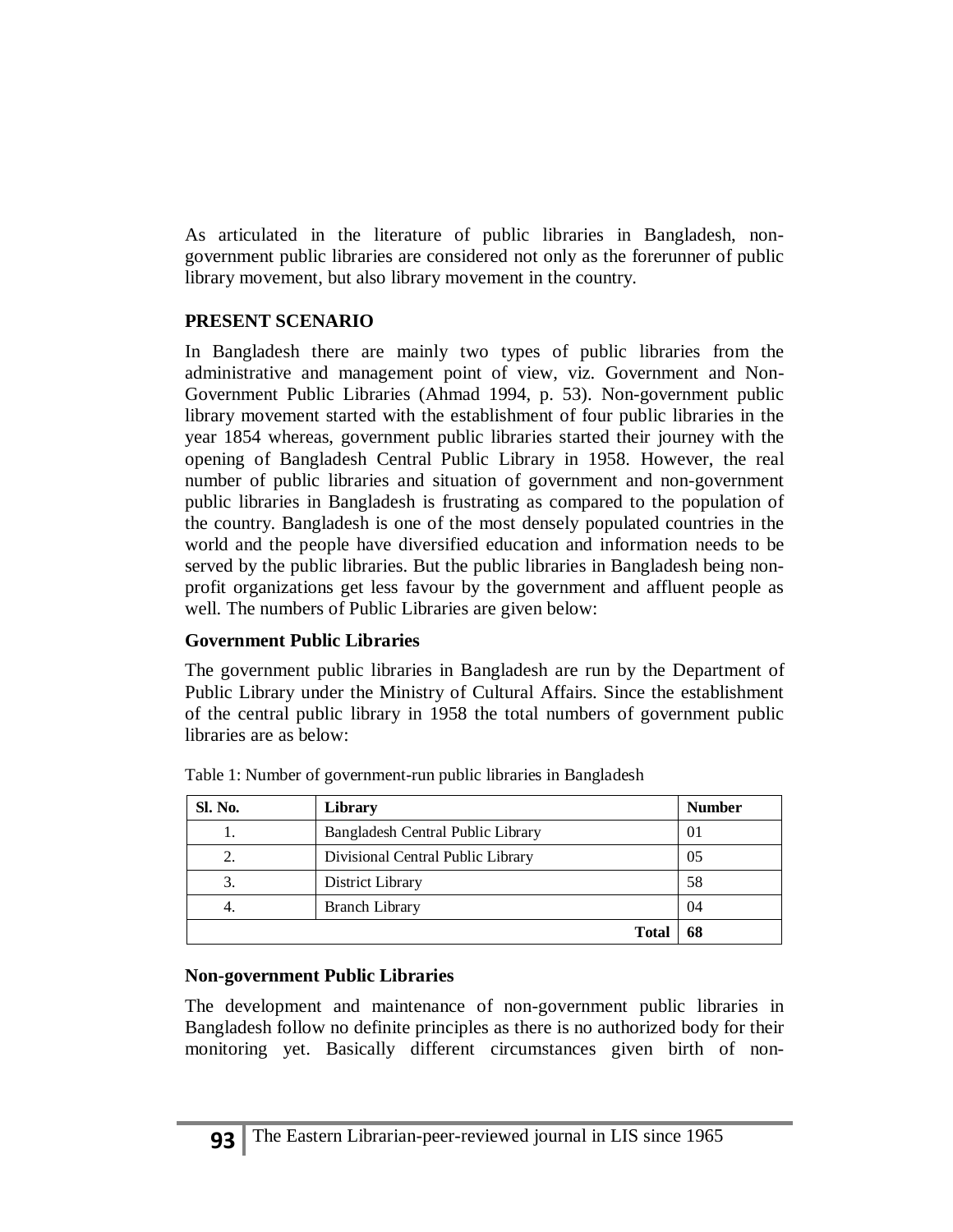government public libraries without extensive future planning. And it is evident from the consultation of different issue of *Bangladesh National Book Centre's Library Directory* that many of these libraries drop out after few years of their establishment. Therefore instead of continuous development of the number of non-government public libraries the number varies largely from one year to another mainly. So, through the nature of continuous ups and downs the latest number of non-government public libraries in Bangladesh is 972 (*Library Directory, 2011 Bangladesh National Book Centre).*

# **OBJECTIVES OF THE STUDY**

The core purpose of the study is to unearth the status of Non-Government public libraries in Bangladesh.

Other objectives are:

- To find out the current collection strengths, collection development policies of the Non-Government public libraries
- To find out the members strength of the Non-Government public libraries
- To find out the ICT facilities in Non-Government public libraries in Bangladesh.
- To find out how Non-Government Public Librarians define the concept library
- To find out the problems that hinder the gradual development of Non-Government public libraries in Bangladesh
- To offer some suggestions to improve the current status of Non-Government public libraries in Bangladesh.

# **METHODOLOGY**

This study employed both qualitative and quantitative methodology. In collecting general information like total number of Non-Government public libraries in Bangladesh, their collections, administrative structure etc. we used the latest Non-Government Public Libraries Directory-2011 published by the National Book Centre. We verified the data on the Directory for up-todatedness by making phone calls randomly to the representatives of 50 Non-Government public libraries in Bangladesh.

A Focus Group Discussion was conducted in Dhaka city with 18 librarians of Non-Government public libraries in Bangladesh. This was supported by the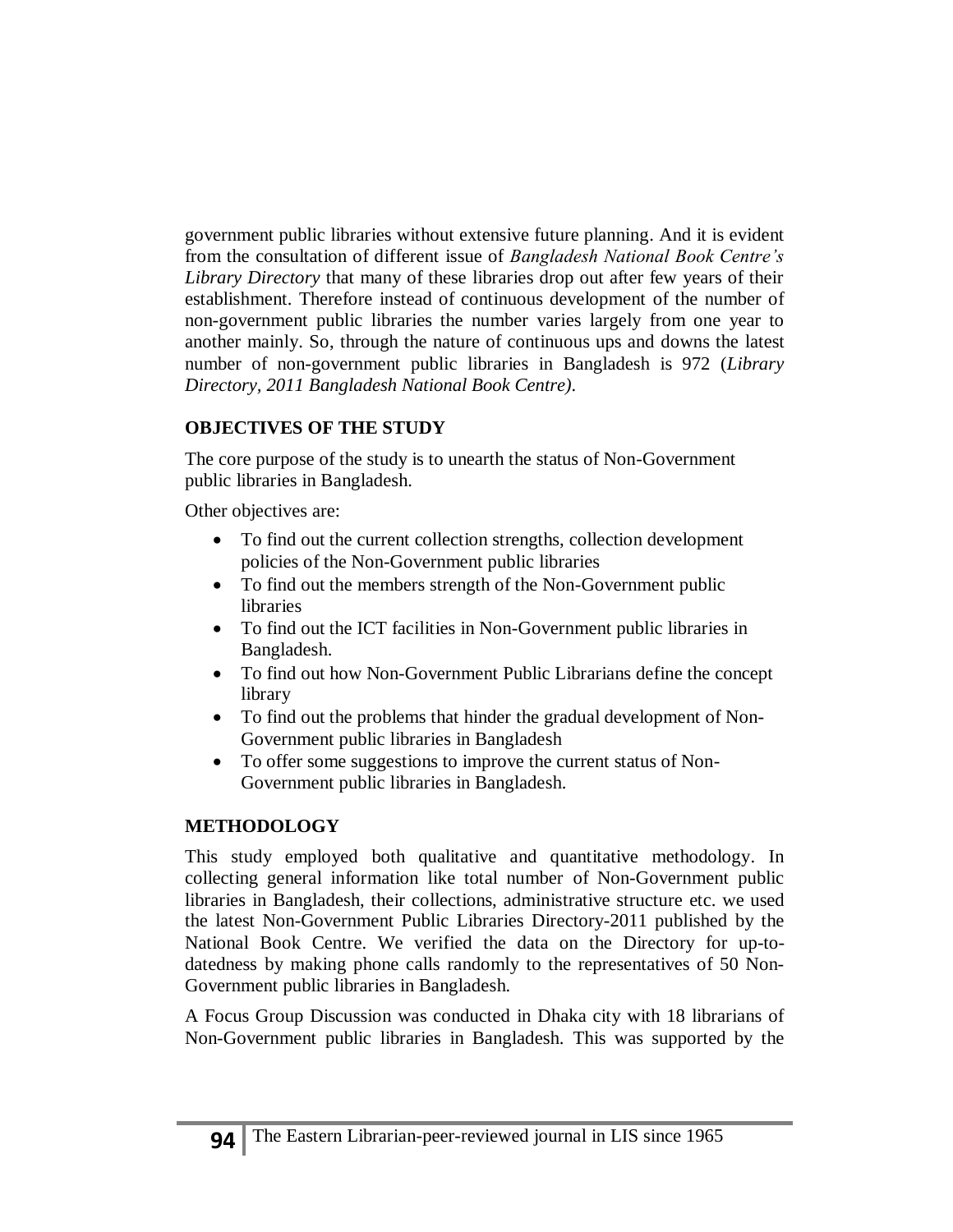National Book Centre. The Focus Group Discussion was made on April 24, 2012. 18 librarians of Non-Government public libraries from 18 difference places of Bangladesh participated in the study. The whole conversation was recorded using Nokia E63 mobile recorder facility. The participants of the study were informed about the study and they were allowed to leave the study anytime. The study was conducted for one and half hour.

# **FINDINGS OF THE STUDY**

## **Number of Non-Government Public Libraries and Their Year of Establishment**

The NBC Directory on Non-Government Public Libraries listed 972 Non-Government public libraries in Bangladesh. We analyzed the data presented in the directory to find out the growth of Non-Government public libraries in Bangladesh. Table 2 Presents the Establishment Year of the Non-Government public libraries in Bangladesh.

| <b>Period of Establishment</b> | <b>Number</b> |
|--------------------------------|---------------|
| Before 1971                    | 133           |
| 1971-1980                      | 78            |
| 1981-1990                      | 176           |
| 1991-2000                      | 298           |
| 2001-2010                      | 270           |
| No Info                        |               |
| <b>Total</b>                   | 972           |

Table 2: Establishment Profile of Non-government Public Libraries in Bangladesh

Table 2 reflects that before independence there were 133 Non-Government public libraries in Bangladesh. After independence in ten years 78 Non-Government public libraries were established. However major growth of Non-Government public libraries is seen in the time span of 1991 to 2010. More than 500 Non-Government public libraries were established during this period. Confusion may arise regarding the number of Non-Government public libraries in Bangladesh as the Non-Government Public Libraries Directory published by NBC in 2003 listed 1603 Non-Government public libraries in Bangladesh. Whereas the current directory listed 972 Non-Government public libraries meaning that about 700 Non-Government public libraries stopped working from 2003 to 2011. However, for the purpose of the current study, the authors will rely upon the data presented in the latest directory as it claims to be up-todate and accurate.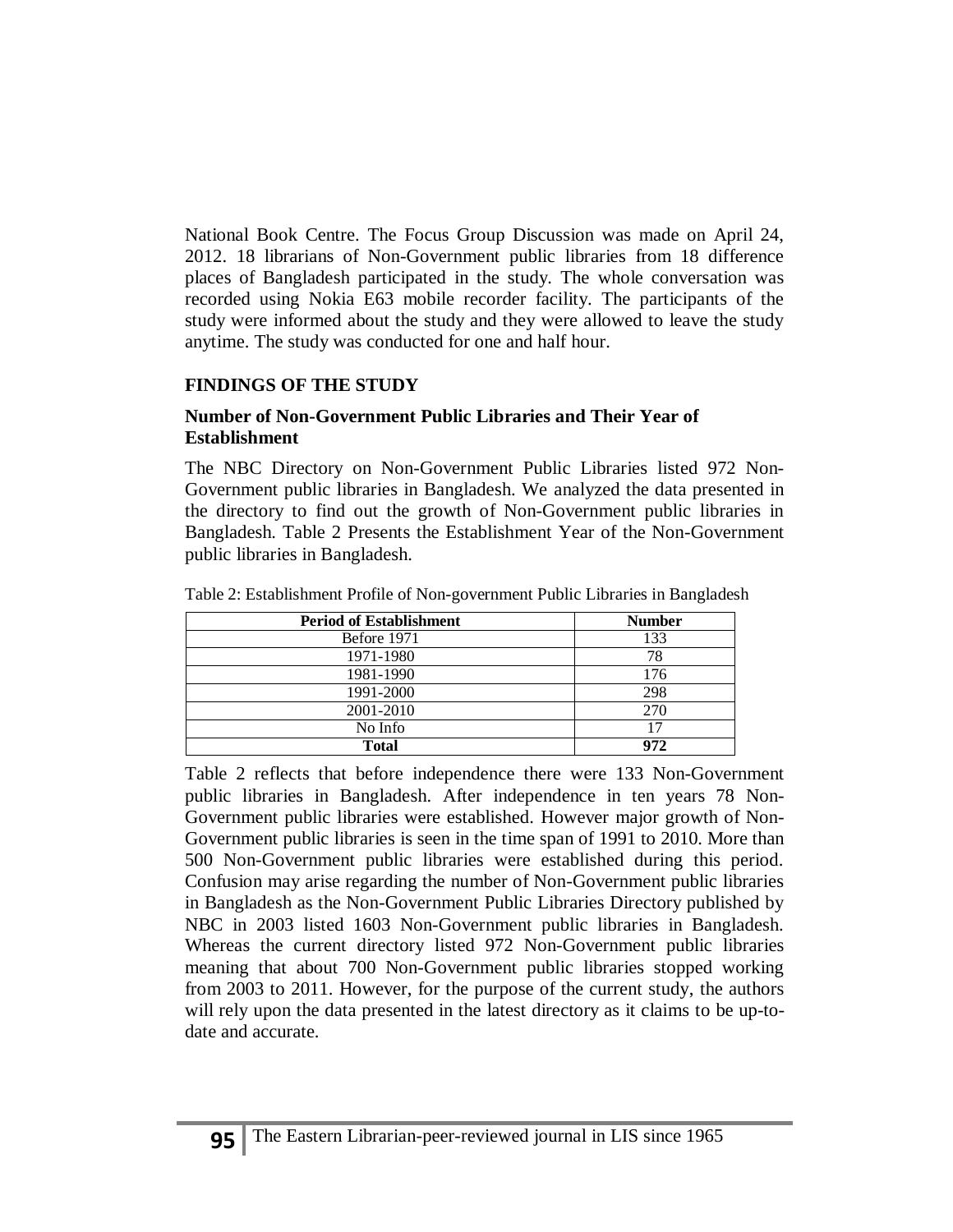## **Collection and Collection Development Policy**

Non-Government public libraries in Bangladesh developed their collection by donation from Government, their members and by yearly purchase of books. To assess the current collection strengths of the Non-Government public libraries in Bangladesh we divided 972 Non-Government public libraries in different categories which are presented in Table 3.

| <b>Number of Books</b> | <b>Total</b> | Percentage |
|------------------------|--------------|------------|
| Less than 500          | 221          | 22.74      |
| 500-999                | 231          | 23.77      |
| 1000-1499              | 138          | 14.20      |
| 1500-1999              | 71           | 7.30       |
| 2000-2499              | 54           | 5.56       |
| 2500-2999              | 43           | 4.42       |
| 3000-3499              | 30           | 3.09       |
| 3500-3999              | 19           | 1.95       |
| 4000-4499              | 20           | 2.06       |
| 4500-4999              | 12           | 1.23       |
| Above 4999             | 120          | 12.35      |
| No Info                | 13           | 1.34       |
| <b>Total</b>           | 972          | 100        |

Table 3: Collection of books

It is evident from Table 3 that majority of the non-government public libraries in Bangladesh possess less than 1000 books. This is not unexpected when we consider that they do not have enough funds to purchase books regularly and their collection is developed mostly by donation. Therefore, having 1000 books should be considered positive. A good picture is illustrated at the above Table i.e. 120 libraries are having collections over 5000. These libraries are sustaining for a long time and getting support from their members time to time.

Non-Government public libraries in Bangladesh also subscribe to daily newspapers and magazines. Table 4 shows the collection information on newspapers and magazines possessed by Non-Government public libraries in Bangladesh.

| <b>Number of Newspapers</b> | <b>Total</b> |       | <b>Percentage Number of Magazines Total</b> |     | <b>Percentage</b> |
|-----------------------------|--------------|-------|---------------------------------------------|-----|-------------------|
| Less than 05                | 826          | 84.98 | Less than 05                                | 521 | 53.60             |
| $0.5 - 0.09$                | 66           | 6.79  | $05 - 09$                                   | 46  | 4.73              |
| Above 09                    | 32           | 3.29  | $10 - 14$                                   |     | 0.72              |
| No Info                     | 48           | 4.94  | 15-19                                       |     | 0.41              |
| <b>Total</b>                | 972          | 100   | $20 - 24$                                   |     | 0.31              |
|                             |              |       | Above 24                                    |     | 0.11              |
|                             |              |       | No Info                                     | 390 | 42.21             |
|                             |              |       | <b>Total</b>                                | 972 | 100               |

Table 4: Collection of newspapers and magazines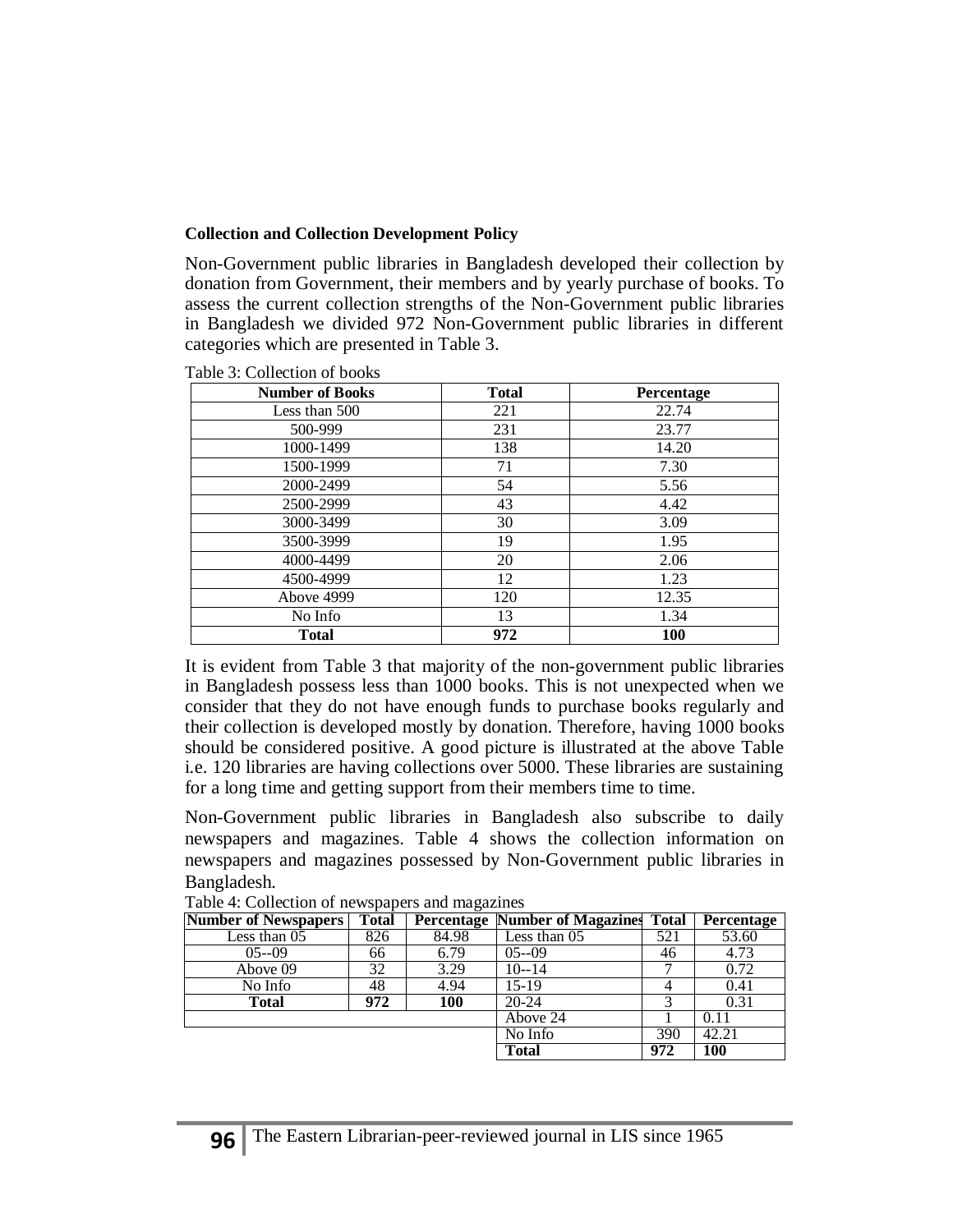Table 4 depicts that majority of the libraries are subscribing to less than 5 daily newspapers and magazines. Subscription of newspapers and magazines actually depends on the monthly income of the libraries. As most of the Non-Government public libraries have no fixed income, the subscription of newspapers and magazines may vary time to time. Apart from the subscribed magazines some libraries e.g. *Sheikh Russell Pathagar*, *Momtaz Library* etc. publish magazines on national occasions.

## **Financial Status**

Majority of the Non-Government public libraries are financially insolvent and have no assurance whether they will sustain in the future or not. About half of the libraries listed in NBC directory receive Government's nominal donation yearly. Local philanthropists are the major source of income for Non-Government public libraries in Bangladesh. Some libraries also receive continuous financial support from their members. Some other rent their space to private coaching centers and earns some money from it. Most of the librarians are voluntary workers. There are some librarians who get small amount of honorarium from District Council and the social and religious institutions e.g. Mosque, Temple etc. managing the libraries. Therefore, to sustain they require very small amount money to purchase books and reading materials and for some periodic maintenance of the libraries. It has been revealed from the Focus Group Discussion that some librarians doing business or having permanent jobs do contribute for the sustainability of the libraries.

"I do pay every month some amount of money from the profit I gained from my business to run my library and consider it as service to my society"- Non-Government Public Librarian from Satkhira.

"I always try to pay small amount of money to my library from the salary I receive from my permanent job"- Non-Government Public Librarian from Kushtia.

## **Registration, Constitution and Executive Committee**

From the Analysis of the data presented in the NBC Non-Government Public Library Directory it is evident that about 49 percent libraries are registered either with Directorate of Social Welfare or Directorate of Public Libraries. The registration status of Non-Government public libraries in Bangladesh is presented in the following Table:

| <b>Registration</b> | <b>Total</b> | Percentage |
|---------------------|--------------|------------|
| Yes                 | 476          | 48.97      |
| No                  | 475          | 48.87      |
| No Info             |              | 2.16       |
| <b>Total</b>        | 972          | 100        |

Table 4: Registration Status of Non-Government Public Libraries in Bangladesh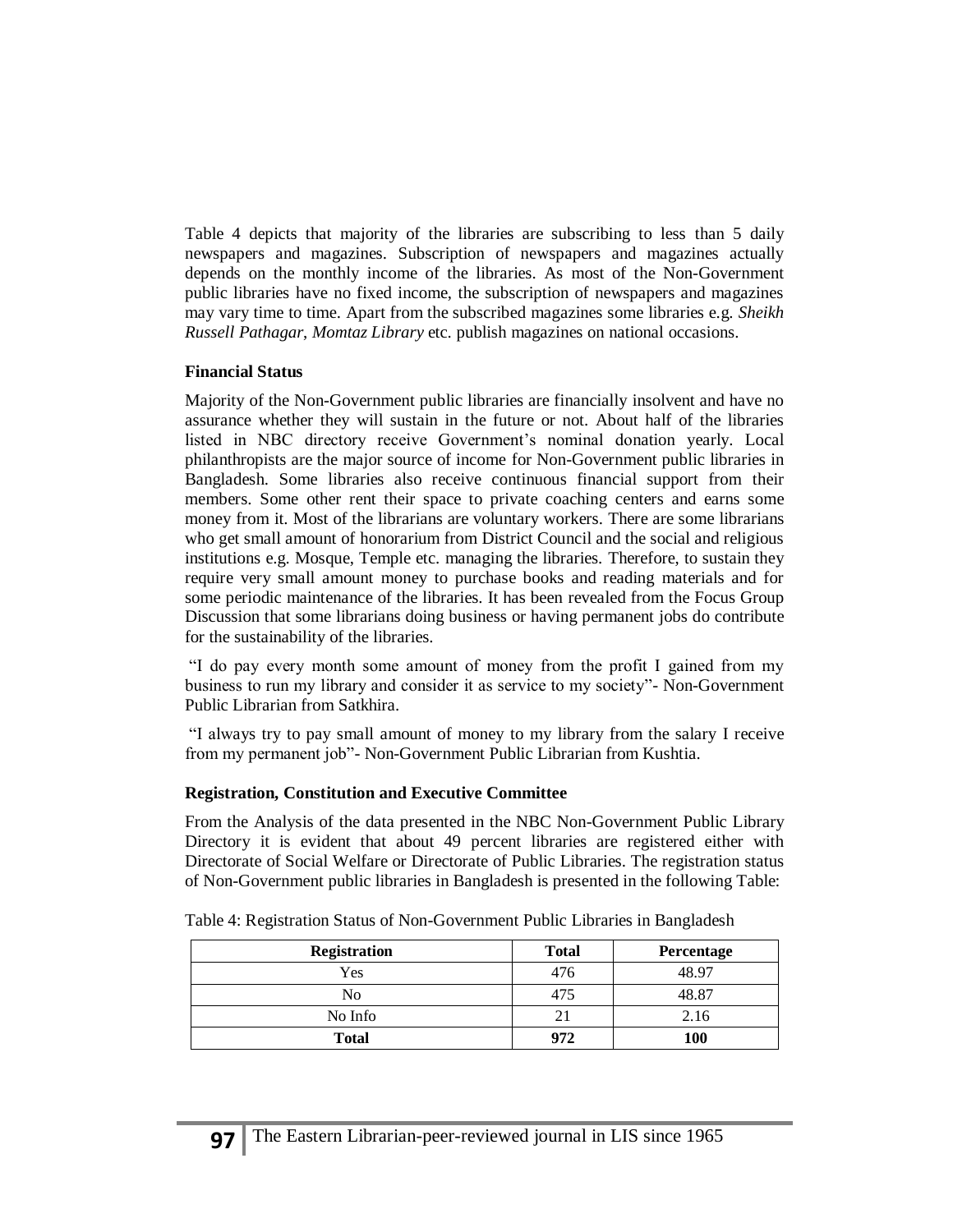It is clear from the above Table that about 50 percent of the non-government public libraries in Bangladesh have not yet been registered with any authority. While conducting phone discussions with some of non-government public librarians in Bangladesh, it is found that they are not aware of the registration process. Some of them are interested to get the registration but consider the process administratively complex.

"Though I want my library to be registered either with the Directorate of Social Welfare or Directorate of Public Libraries; unfortunately my attempt to register my library went vain when the authorities asked for several documents." Non-Government Public Librarian from Sherpur.

The authors of this paper think that registration process for non-government public libraries should be simple and hassle free. Since these libraries are not business organization and they are offering voluntary services to the community, their registration should be free of charge. Majority of the libraries i.e. 790 (81.28%) nongovernment public libraries listed in the directory have constitution to run the library. About 94% i.e. 909 non-government public libraries in Bangladesh have Executive Council to run the library.

When asked who the members of the Executive Council are, they replied that the Executive Councils usually consist of persons who are interested to patronize the library and have good educational background. Non-Government public librarians do collect donations from political leaders in their area for the development of their libraries and sometime political leaders nominate members for the Non-Government public libraries' executive council. Most of the time Executive Council members are selected by the general members. In some libraries in addition to Executive Council, there is also a General Committee consisting of general members of the library, which is responsible for the day to day activities of the library.

## **Membership System**

Majority of the Non-Government public libraries have membership system. They charge a nominal fee to be member of the library. In some libraries as revealed in the Focus Group Discussion two types of membership systems i.e. life membership and general membership exist. For life membership the charge is usually BDT 1000 (about 12 US dollar) and for general membership it is yearly about BDT 50. Current membership strengths of the Non-Government public libraries are illustrated in the following Table.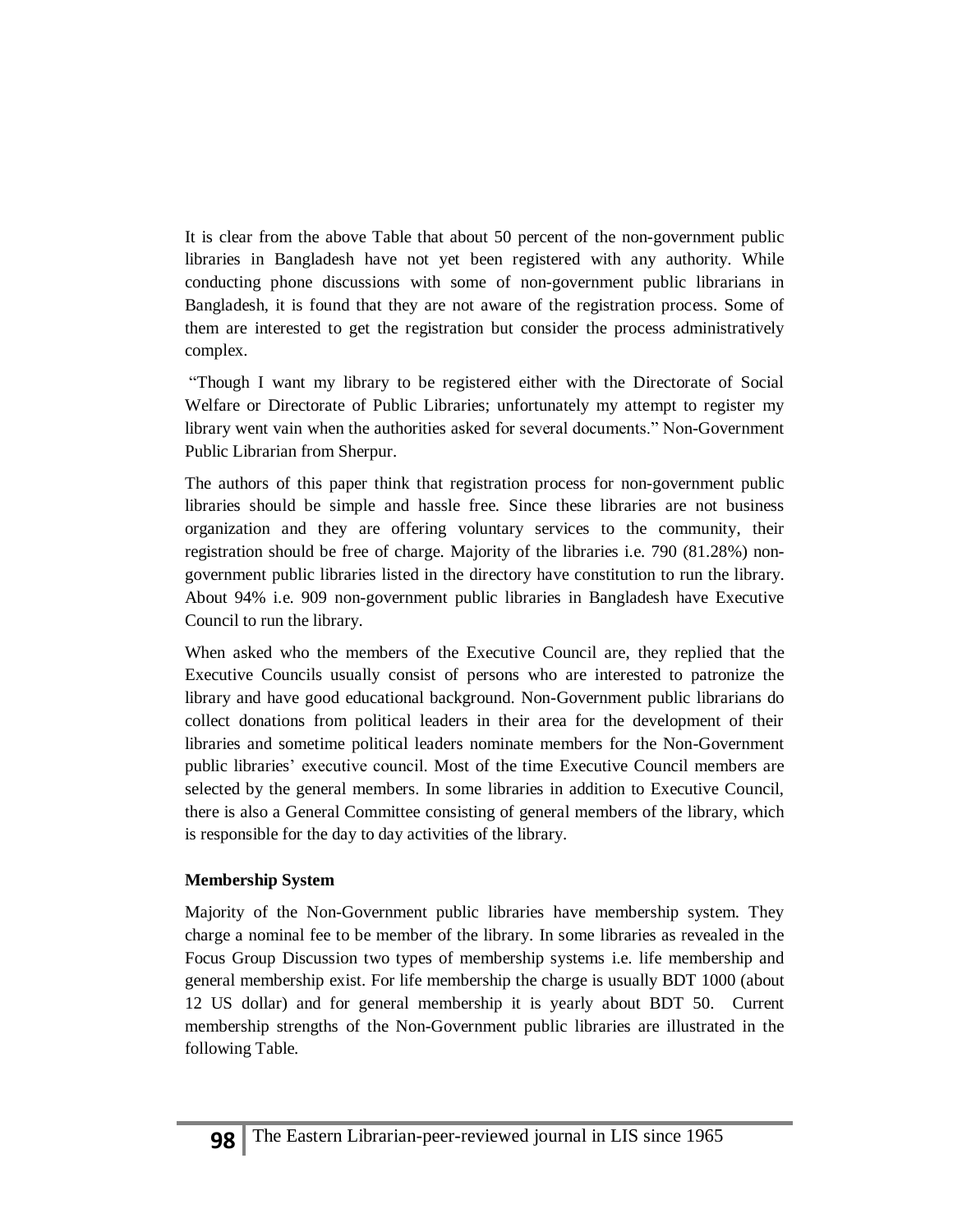| Number of members | <b>Total</b> | <b>Percentage</b> |
|-------------------|--------------|-------------------|
| Less than 100     | 443          | 45.58             |
| 100-199           | 238          | 24.49             |
| 200-299           | 76           | 7.82              |
| 300-399           | 40           | 4.12              |
| 400-499           | 34           | 3.50              |
| Above 500         | 55           | 5.65              |
| No Info           | 86           | 8.84              |
| <b>Total</b>      | 972          | 100.00            |

Table 5: Number of Members in Non-government Public Libraries

As illustrated in Table 5, it is clear that majority of the libraries have less than 100 members and the percentage is 45.58 while 6.65% (55) libraries have more than 500 members. About 24.49 percent libraries have less than 200 members. Membership of the libraries varies from area to area depending upon the literacy rate, reading habits of the inhabitants, number of inhabitants etc.

### **Daily User Visit to Non-Government Public Libraries**

Information on daily user visit indicates that above 40 percent Non-Government public libraries are visited by 20-39 users per day. Over 22 percent Non-Government public libraries are visited by less than 20 people. 65 Non-Government public libraries are visited by 100 users per day which is undoubtedly a positive picture on user visit to Non-Government public libraries in Bangladesh. Users consist of members and nonmembers.

## **Computerization and Internet Facility**

No libraries except very few are able to install a computer. Logically when the sustainability of the Non-Government libraries is threatened by severe shortage of funds, no one can think of maintaining computer and its related technology. However, while conducting the Focus Group Discussion, it was interesting to note that the majority of the participating non-government librarians were planning to purchase/collect computer and Internet technology for their libraries in immediate future. The libraries possessing computers with Internet connections have purchased it either at the expense of the librarian or from donations given by local philanthropists. The comments made by some librarians regarding purchasing of computer at their libraries are worth mentioning.

 'I have planted some tress, when these tress will grow, I will sell them and buy a computer with the money'-Focus Group Participant from Khulna.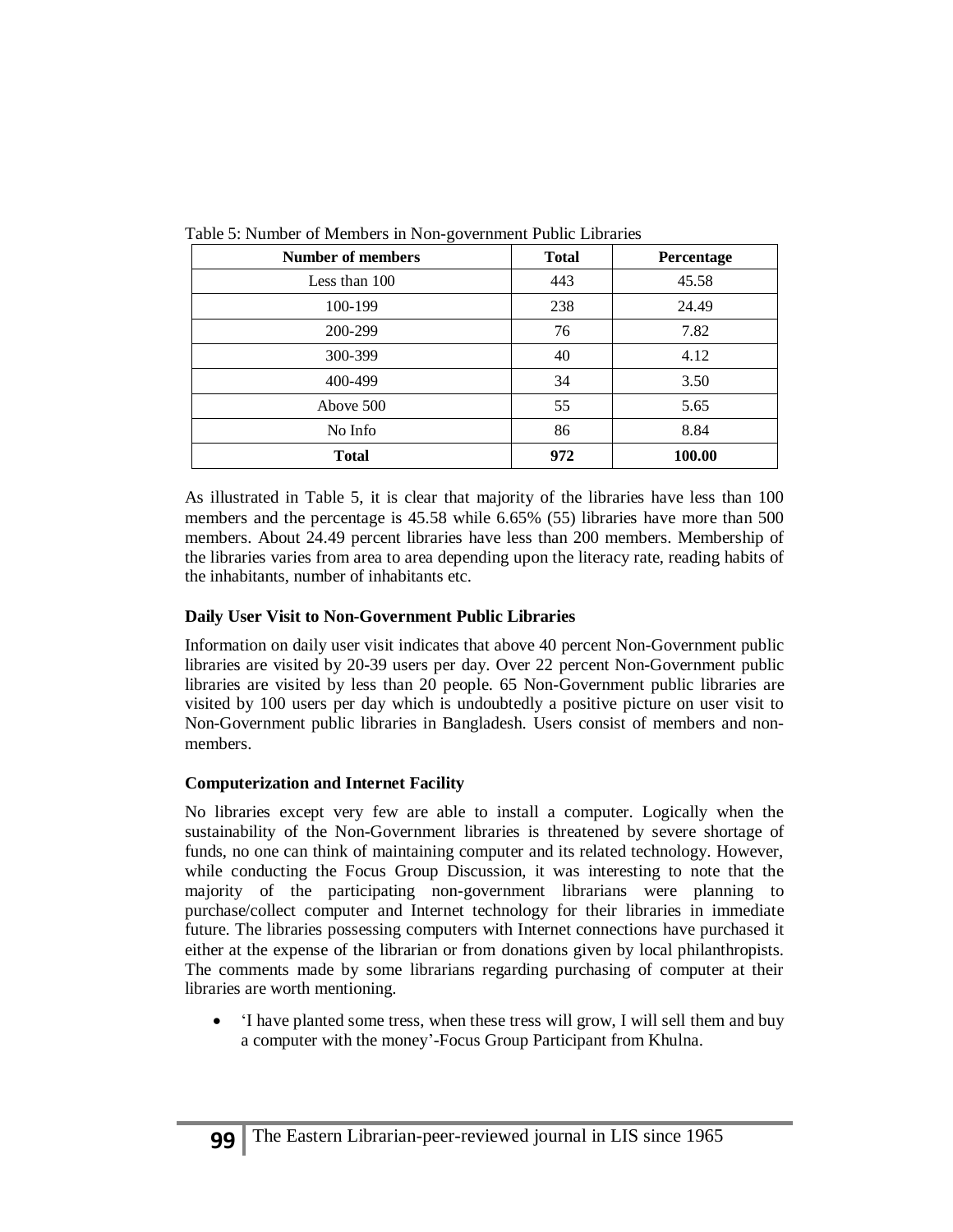- 'I have submitted a proposal to District Commissioner's Office for donating a computer to my library'- Focus Group Participant from Satkhira.
- 'I will manage a computer this year for my library. I started searching for donor who might fund us for purchasing a computer'- Focus Group Participant from Chittagong.
- It is revealed from the study that some of the participants of the study have access to e-mail and Facebook. They use their computer at home and mobile in accessing e-mail and Facebook.

## **DEFINITION OF LIBRARIES BY THE NON-GOVERNMENT PUBLIC LIBRARIANS**

At the end of the Focus Group Discussion (FGD) the participants were asked to define the concept 'library'. The main intention to ask this question was to see how do they define the concept library? The concept/definition of the library is presented in the following Table.

| Participants  | Area           | <b>Definition of Library</b>                                                                                                    |  |
|---------------|----------------|---------------------------------------------------------------------------------------------------------------------------------|--|
| Participant 1 | Joypurhat      | A place where knowledge is disseminated and books<br>are kept for future use.                                                   |  |
| Participant 2 | Panchagar      | A centre of knowledge sharing.                                                                                                  |  |
| Participant 3 | Satkhira       | Libraries are the social organization creating bridge<br>among the past and present and preserving<br>knowledge for future use. |  |
| Participant 4 | Rangpur        | A place where all kinds of information is available<br>for use.                                                                 |  |
| Participant 5 | Nawgaon        | An organization collecting and disseminating books<br>to its users.                                                             |  |
| Participant 6 | Pirajpur       | An organization from which citizens receives<br>reader's service and be enlightened.                                            |  |
| Participant 7 | Dinajpur       | An institution that collects and<br>disseminate<br>information.                                                                 |  |
| Participant 8 | Cox's<br>Bazar | A place where people gather to enrich their<br>knowledge.                                                                       |  |
| Participant 9 | Kustia         | A social service institution where knowledge is<br>exchanged and disseminated for the development of<br>human beings.           |  |

Table 6: Definition of Library by the Non-Government Public Librarians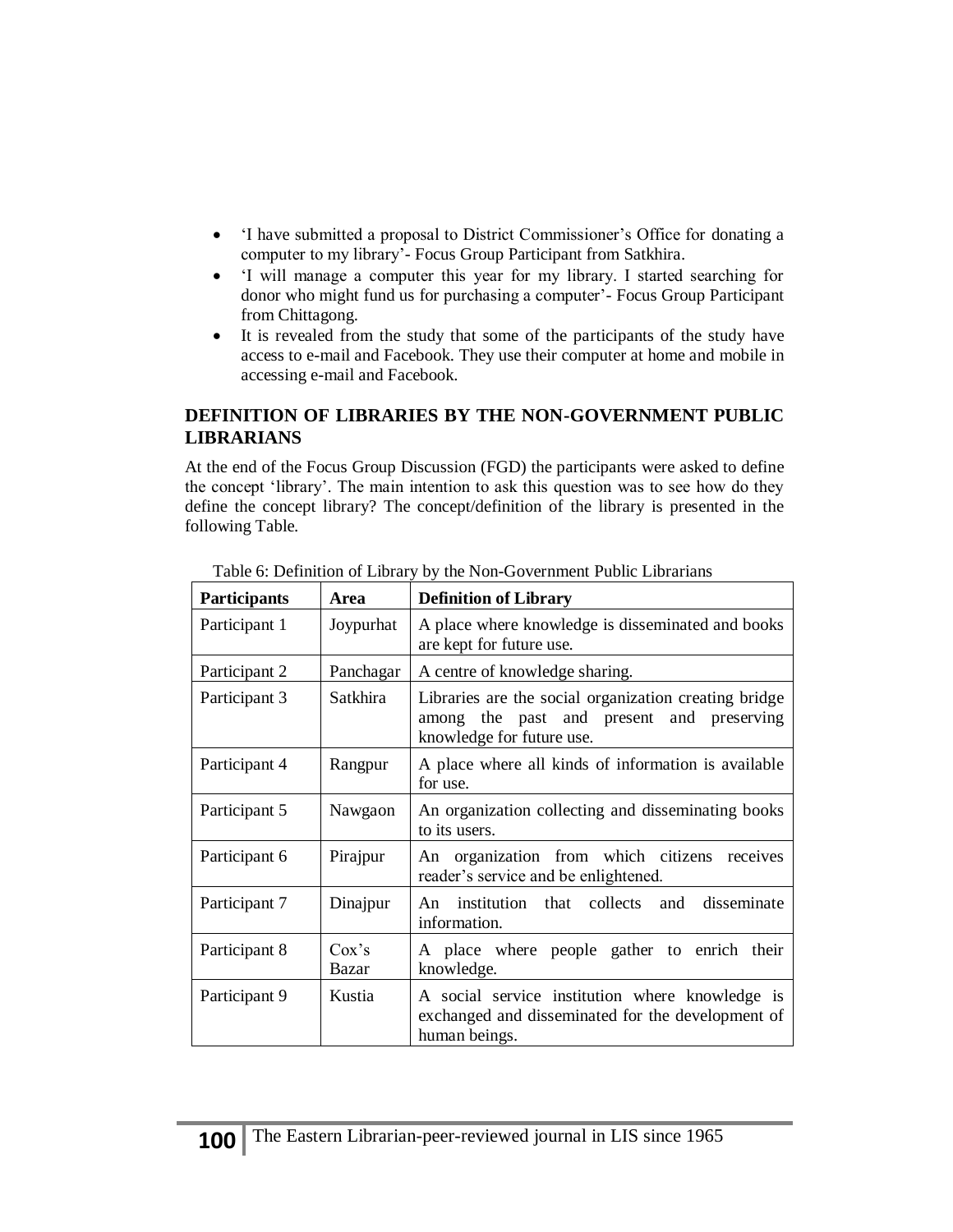| Participant 10 | Barishal | An organization where information service is<br>offered.                  |
|----------------|----------|---------------------------------------------------------------------------|
| Participant 11 |          | Patuakhali   A place where citizens gathered to enrich their<br>knowledge |

Surprisingly, all the definitions offered by the Non-Government public librarians are from the perspectives of library and information science professionals, although none of the Non-Government public librarians have any professional background and even majority of them have no high school certificate. They consider a library as a social institution, an organization or a place where books are kept, information service is offered, and knowledge is exchanged and disseminated. Some participants also consider library as a place to enlighten citizens of a nation. However, none of the Non-Government public librarian defined the concept library from the technological perspective. This is because none of them have orientation with digital/ electronic/ virtual libraries.

## **PROBLEMS OF NON-GOVERNMENT PUBLIC LIBRARIES**

Non-Government Public Libraries are continuously facing a whole range of constraints that impede their gradual development. During the Focus Group Discussion the authors of this paper tried to unearth the major problems confronted by the Non-Government public librarians while running the libraries. In the following we discuss the major problems confronted by the Non-Government public librarians.

- i) Financial Crisis: The first and foremost problem of Non-Government public libraries in Bangladesh is acute financial problem. Non-Government public libraries are facing continuous financial problems for its sustainability and maintenance. There is no fixed monthly income for most of the Non-Government public libraries in Bangladesh. The nominal Government grant does not ensure its sustainability or proper maintenance. Due to financial crisis purchase of books, magazines, newspapers and other reading materials are hindered greatly. Moreover, financial crisis hindered the introduction of new technologies in the Non-Government public libraries in Bangladesh. Also due to financial problem it is not possible to offer a minimum honorarium to most of the Non-Government public librarians for their voluntary service to the society.
- ii) Lack of Infrastructural Facilities: Most of Non-Government public libraries are housed in small places. As the libraries do not have continuous fund support and big donation for building their infrastructure, these are running with severe infrastructural problems. Due to shortage of space the libraries are unable to offer large reading room services to their users and are unable to initiate computerized services. Each year some Non-Government public libraries in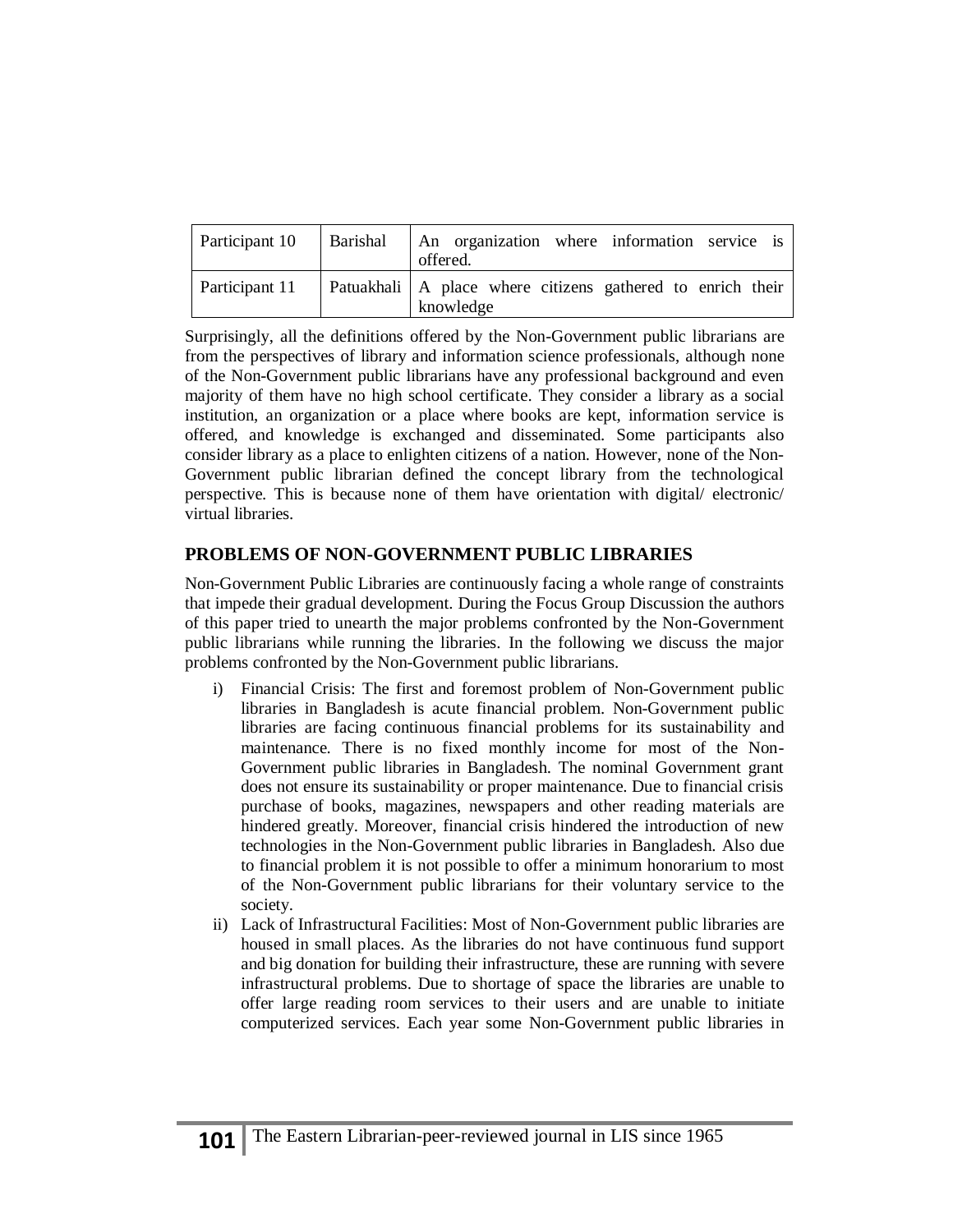coastal areas and other disaster-prone areas face huge problems due to climate change causing cyclone, tornado, storm, etc.

- iii) Lack of Government Support: Non-Government public libraries in Bangladesh are not receiving much support from the Government. This is one of the major reasons why Non-Government public libraries in Bangladesh are not flourishing. Non-Government librarians do not receive recognition/reward from the Government of Bangladesh for their service to the community. They are just offering voluntary services to their community. Lack of recognition/reward discourages people to work for community service. Non-Government librarians are not receiving monetary benefits for their continuous service to the libraries.
- iv) Lack of Continuous Training: Most of the Non-Government public librarians have no background on organizing library collections and offering library services. Training is very important for the development of Non-Government public library services and to organize its collections. Non-government public librarians need continuous training to offer better library services and to organize their collections systematically. Each year very few librarians receive training organized by the National Book Centre (NBC). That is really not enough to train the non-professional librarians.
- v) Lack of Support from the Local Authorities: Not all Non-Government public libraries receive support from local authorities. There are very few libraries that receive support from local authorities. Lack of support from local authorities hinders proper running of Non-Government public libraries.
- vi) Lack of Information about the Funding Sources: Most of the Non-Government public librarians have lacking of information about the available funding sources. This issue was raised in the Focus Group Discussion. Only a handful of the 18 Non-Government public librarians were aware of the possible fund support from the District council. Of the 18 librarians, only a few were able to manage funds from Union Councilor members.

Researches on public libraries of Bangladesh i.e. Shuva (2005), Mahmud (2002), Majed (2002) agree that the development of ICT in public libraries is hampered by the problems of inadequate funds, lack of infrastructural facility, lack of government and administrative support, lack of skilled professional librarians and lack of proper planning.

# **RECOMMENDATIONS AND CONCLUSION**

In spite of pioneering and spearheading the library movement in Bangladesh, the nongovernment public libraries in Bangladesh are suffering from various problems. Most of these libraries are still unable to ensure their sustainability. Considering the present abject position of Non-Government public libraries in Bangladesh, Government should come forward in saving the Non-Government public libraries in Bangladesh offering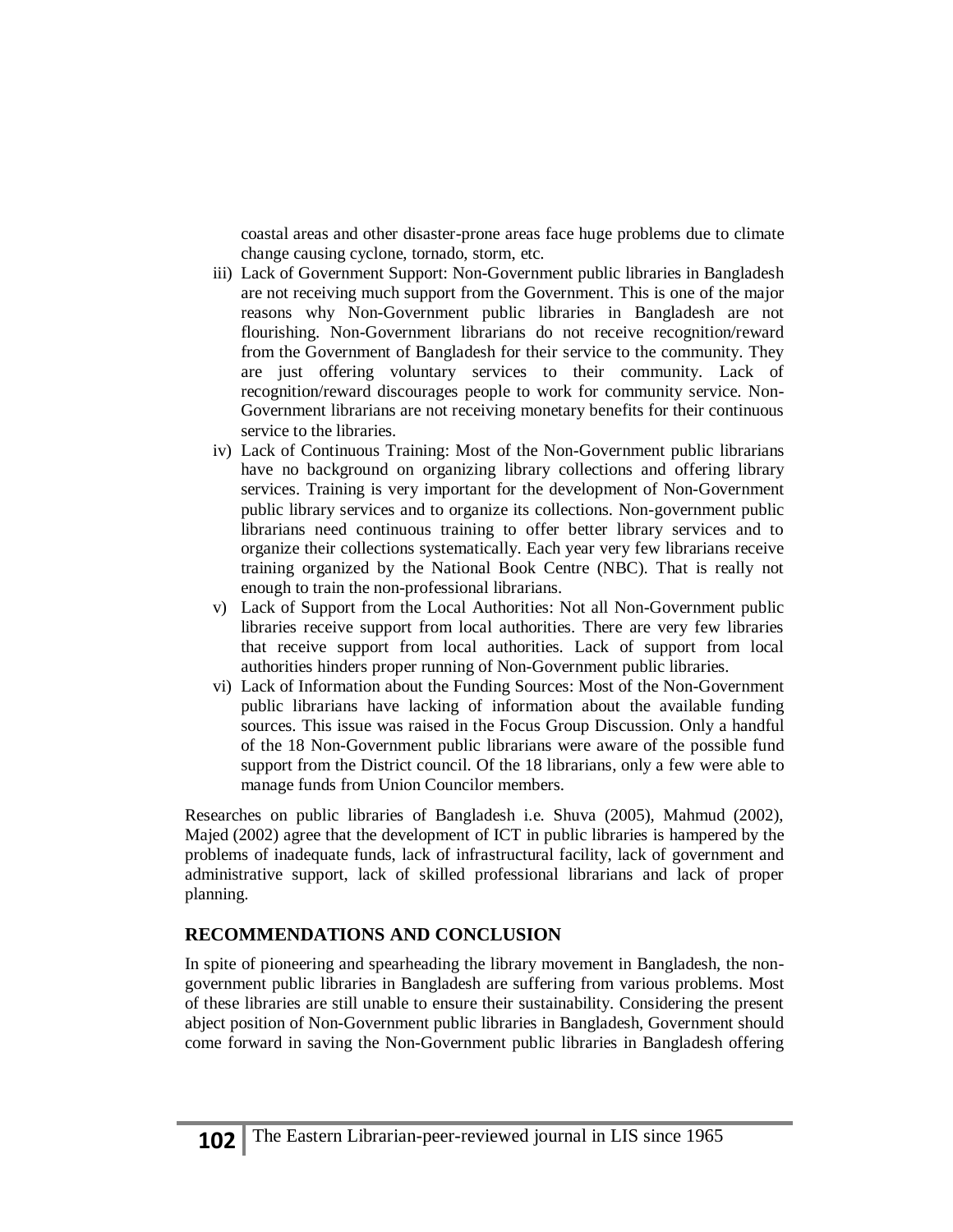services to thousands of people. Government should continuously support the Non-Government public libraries by offering yearly financial support to the registered Non-Government public libraries through the district council. Registration system should be made easier and hassle free and Non-Government public libraries should be able to register with the District Council or District public libraries run under the Directorate of Public Libraries. The financial support for the Non-Government libraries may be managed by the Districts councils. Government should offer support for purchasing books, introducing new services, maintenance of charge and honorarium for the working librarians. The Ministry of Cultural Affairs offers nominal annual support to purchase books for the registered Non-Government public libraries in Bangladesh. Non-Government public libraries should be able to purchase books with special discounts from the publishers. Government can ask the book publishers to offer special discounts on book purchasing for Non-Government public libraries.

The Government, as part of its 'Digital Bangladesh Initiatives' can offer at least one computer with internet facilities to all registered Non-Government public libraries in Bangladesh. We strongly believe that ICT support to Non-Government public libraries will help waning of digital divide exists in Bangladesh. Library Association of Bangladesh (LAB) and Bangladesh Association of Librarians, Information Scientists and Documentalist (BALID) should jointly organize training programmes for the Non-Government pubic librarians in Bangladesh on basic organization of library materials and offering basic library services.

Sustainability is the most important matter for the Non-Government public libraries in Bangladesh. The libraries attached with institutions or religious organizations will be able to survive and continue their services. The authors of this paper are mainly concerned about the libraries having no attachment with any organization and having no fixed fund for their maintenance. The Government of Bangladesh can form a National Committee to assess the real situation of Non-Government public libraries in Bangladesh and to find the possible sustainable plan for these. Non-Government public libraries can only be sustained if they offer better services to community. In the age of ICT, Non-Government public libraries in Bangladesh can earn money by offering ICT based services to its users like Community Information Centres in Bangladesh. Non-Government public libraries can offer education, health, agriculture support services to its users and may get some money for their services. However, to offer all these services the person working in the Non-Government public library must be skilled enough to harness the opportunities available on the internet and computer technologies.

We firmly believe that if Non-Government public libraries in Bangladesh receive adequate support from the Government and philanthropists, they will be able to contribute towards building a qualified future generation. If the Government wants a Digital Bangladesh by the year2021 then it should offer financial and ICT support to the Non-Government public libraries in Bangladesh immediately.